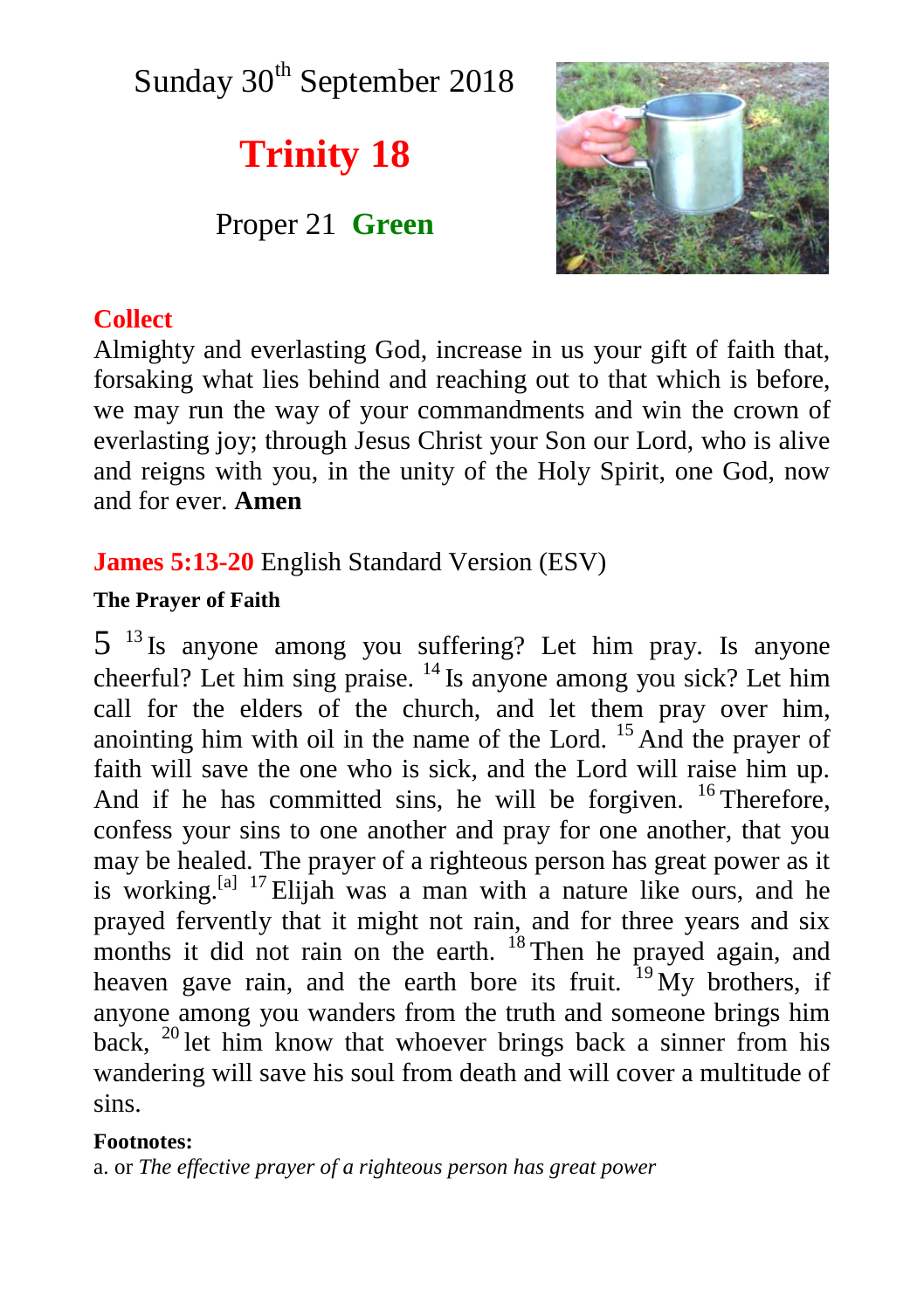**COMMENT:** In an age when scientific medicine was still very primitive, healing the sick had spiritual as well as physical significance, as it still has for many and for the Church. Anointing the sick with oil and prayer were seen as valid treatment. Repentance, confession and seeking forgiveness were also a very important part of the healing process. Note that the treatment James prescribed was perceived as God's action, not that of the church elders.

## **Mark 9:38-50** English Standard Version (ESV)

#### **Anyone Not Against Us Is for Us**

9<sup>38</sup> John said to him, "Teacher, we saw someone casting out demons in your name, <sup>[a]</sup> and we tried to stop him, because he was not following us." <sup>39</sup> But Jesus said, "Do not stop him, for no one who does a mighty work in my name will be able soon afterward to speak evil of me.  $^{40}$  For the one who is not against us is for us.  $^{41}$  For truly, I say to you, whoever gives you a cup of water to drink because you belong to Christ will by no means lose his reward.

#### **Temptations to Sin**

<sup>42</sup> "Whoever causes one of these little ones who believe in me to  $sin<sub>1</sub>$ <sup>[b]</sup> it would be better for him if a great millstone were hung around his neck and he were thrown into the sea. <sup>43</sup> And if your hand causes you to sin, cut it off. It is better for you to enter life crippled than with two hands to go to hell,<sup>[c]</sup> to the unquenchable fire.<sup>[d]</sup> <sup>45</sup> And if your foot causes you to sin, cut it off. It is better for you to enter life lame than with two feet to be thrown into hell.  $47$  And if your eye causes you to sin, tear it out. It is better for you to enter the kingdom of God with one eye than with two eyes to be thrown into hell, <sup>48</sup> 'where their worm does not die and the fire is not quenched.'  $^{49}$  For everyone will be salted with fire.<sup>[e] 50</sup> Salt is good, but if the

salt has lost its saltiness, how will you make it salty again? Have salt in yourselves, and be at peace with one another."

**Footnotes:** a. Some manuscripts add *who does not follow us*. b. Greek *to stumble*; also verses 43, 45, 47. c. Greek *Gehenna*; also verse 47. d. Some manuscripts add verses 44 and 46 (which are identical with verse 48). e. Some manuscripts add *and every sacrifice will be salted with salt*.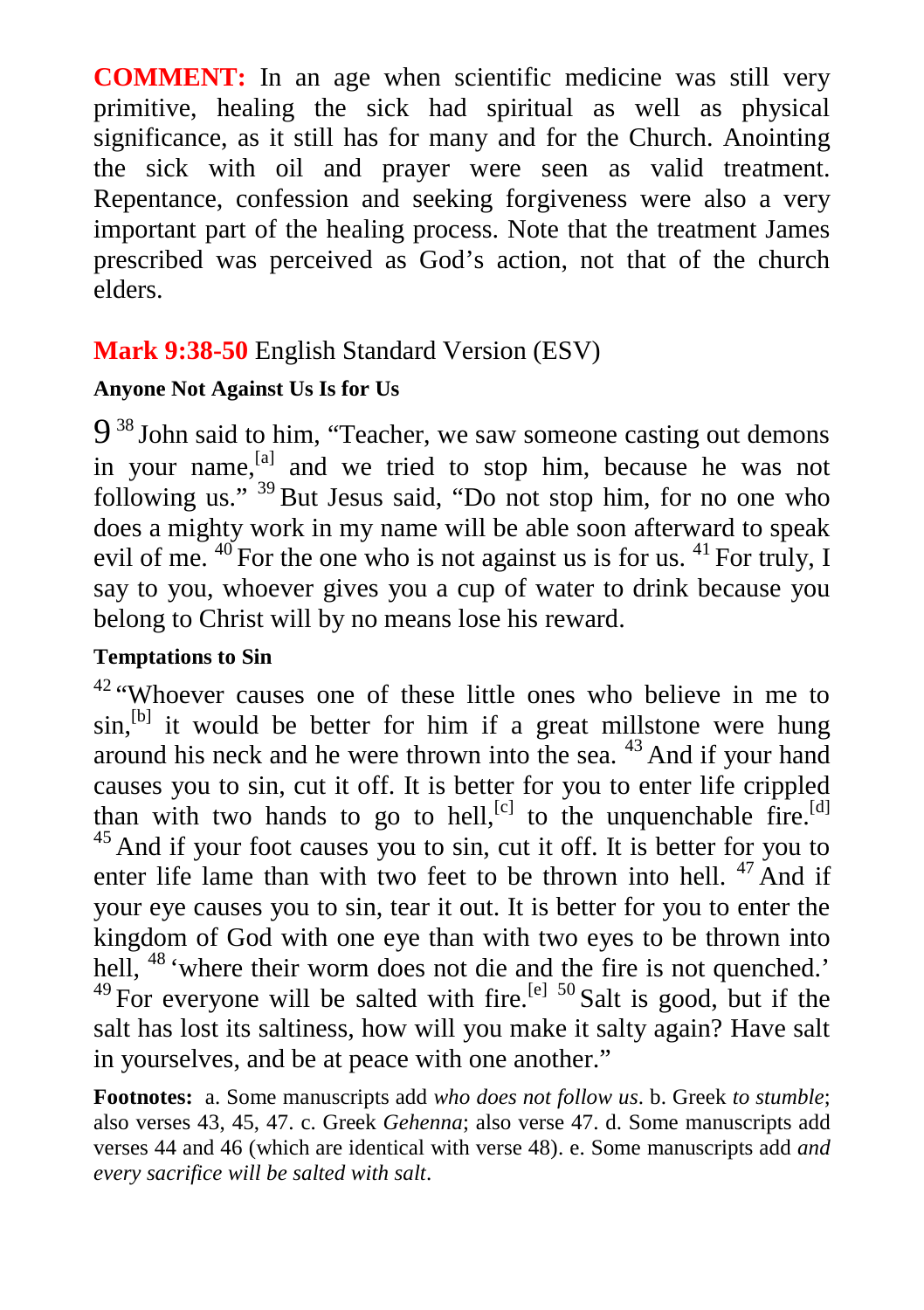**COMMENT:** The issue in this passage still troubles many: Who really is a follower of Jesus? In response to this dilemma posed by John, the son of Zebedee, Jesus appears to broaden the scope of discipleship: "Whoever is not against us is for us." At the same time, there is a severity in Jesus' words spoken in crisp metaphors. Preventing others from following Jesus in even the simplest of ways can be virtually unpardonable sin.

### **Psalm 124** *Nisi qua Dominus* Grail Psalter

# **R Our help is in the name of the Lord.**

<sup>1</sup> *A Song of Ascents. Of David.*

"If the Lord had not been on our side," this is Israel's song. <sup>2</sup> "If the Lord had not been on our side when men rose up against us, <sup>3</sup> then would they have swallowed us alive when their anger was kindled. **R**

<sup>4</sup> Then would the waters have engulfed us, the torrent gone over us; 5 over our head would have swept the raging waters." **R**

<sup>6</sup> Blessed be the Lord who did not give us a prey to their teeth!  $7$  Our life, like a bird, has escaped from the snare of the fowler. **R**

Indeed the snare has been broken and we have escaped. <sup>8</sup> Our help is in the name of the Lord, who made heaven and earth. **R**

**Glory be to the Father, and to the Son : and to the Holy Ghost; as it was in the beginning, is now, and ever shall be : world without end. Amen.**